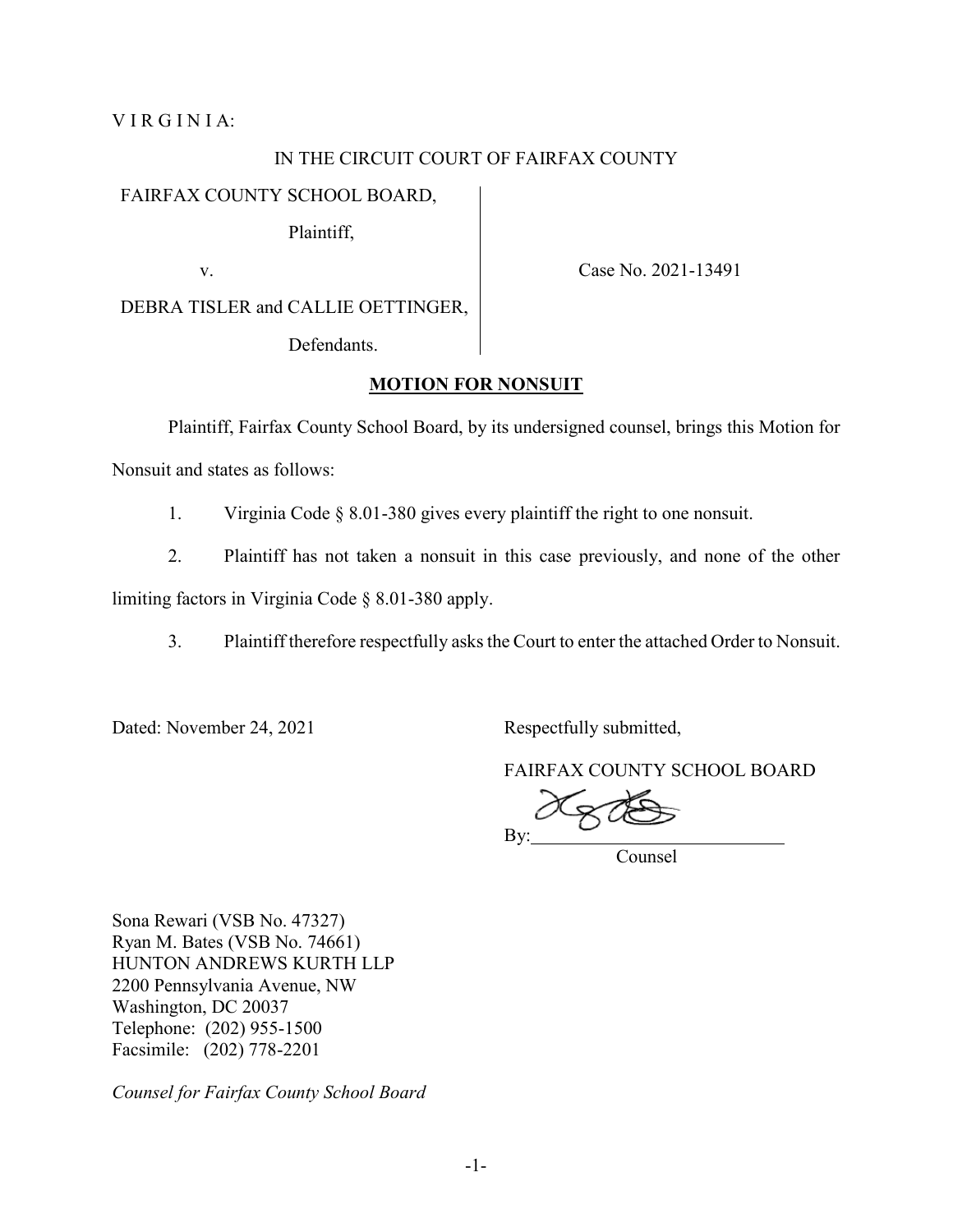## **CERTIFICATE OF SERVICE**

I certify that on November 24, 2021, a true and accurate copy of this document was sent

by email and first-class mail to:

Ketan Bhirud, Esq. TROUTMAN PEPPER 1001 Haxall Point 15<sup>th</sup> Floor Richmond, VA 23219 [Ketan.Bhirud@Troutman.com](mailto:Ketan.Bhirud@Troutman.com)

Timothy Sandefur, Esq. GOLDWATER INSTITUTE 500 East Coronado Road Phoenix, AZ 85004 [tsandefur@goldwaterinstitute.org](mailto:tsandefur@goldwaterinstitute.org)

Ryan M. Bates (VSB No. 74661)